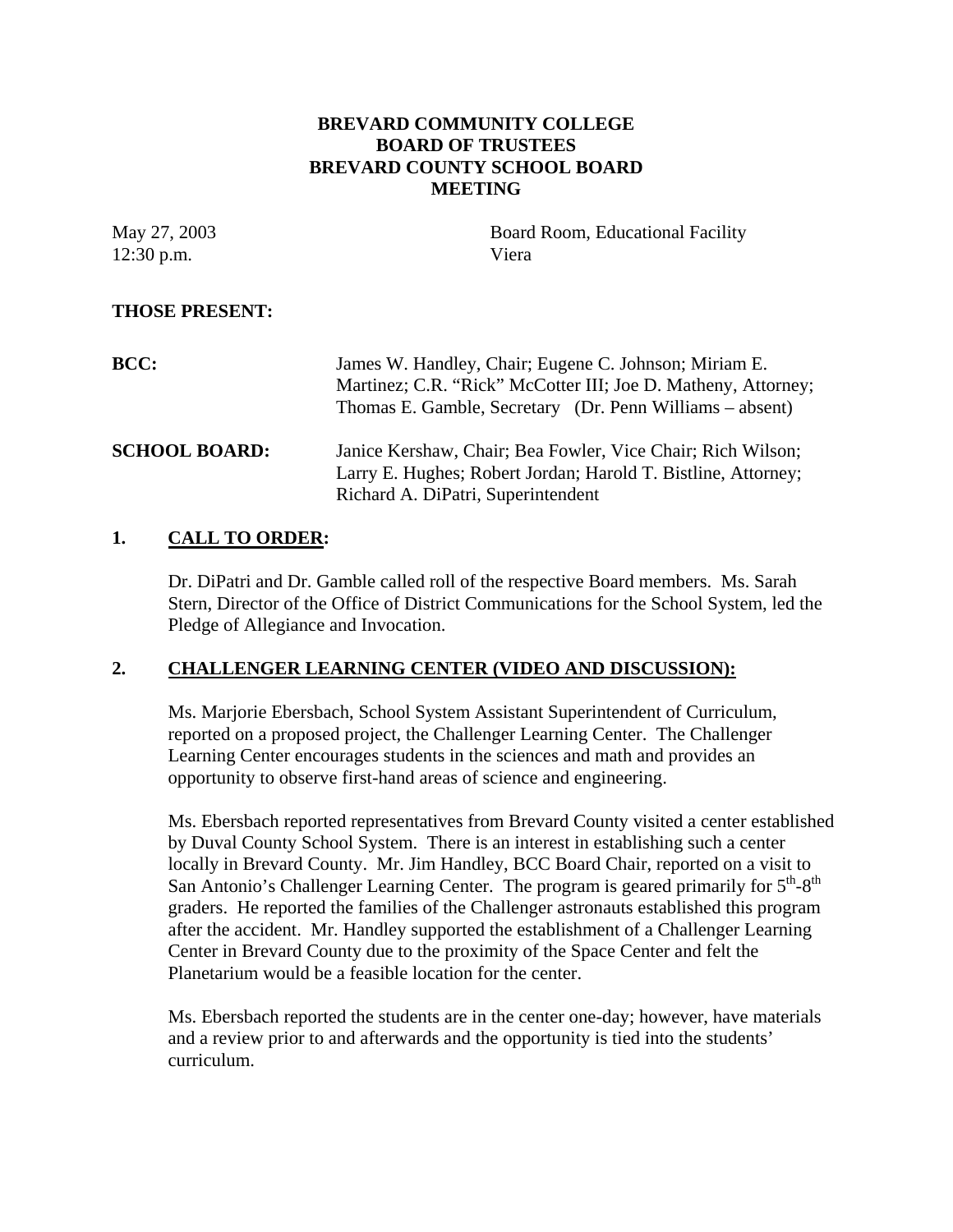Joint BCC/School Board Meeting May 27, 2003 Page -2-

> Dr. DiPatri reported next year, for the first time, all sixth graders in partnership will be visiting the Space Center for one day. Curriculum will be completed in advance of the trip as part of the learning experience. The trip will be in conjunction with Space Week. Dr. DiPatri indicated the curriculum for the  $6<sup>th</sup>$  grade would be a good fit with the Challenger Learning Center program. He reported on the initiative taking place to enhance the Brevard County K-12 science education program.

Mr. Handley indicated funds in the amount of approximately \$1 million would have to be raised for a simulator and first year's operating expenses.

Ms. Ebersbach reported there are several plans available for the Challenger Learning Center. The next step would be to invite civic leaders in regarding the project and to reach out into industry in the area for funds.

Responses were provided to questions asked by the members of both Boards.

It was the consensus of the Boards to move forward in this effort. Dr. Gamble, Dr. DiPatri and Mr. Handley will be meeting on the next steps for the project. Ms. Fowler requested information as it pertained to improvements with middle school children.

Mr. Jordan volunteered to assist with the project.

# **3. LEGISLATIVE ISSUES:**

Ms. Kershaw felt it would be beneficial to have the legislative delegation memberships educate the Board members on the budget process. Mr. Handley concurred. Dr. DiPatri agreed to work with Dr. Gamble to prepare a list of issues for the delegation to address.

Dr. DiPatri confirmed the Secretary to the School Board would move forward with scheduling a meeting in either June or July. The dates will be provided to Dr. Gamble's office so that the BCC Board members and staff may be invited.

Discussion was conducted on possible discussion topics, including the impact of the reduction in elective credits for graduation from high school and a three-year college diploma.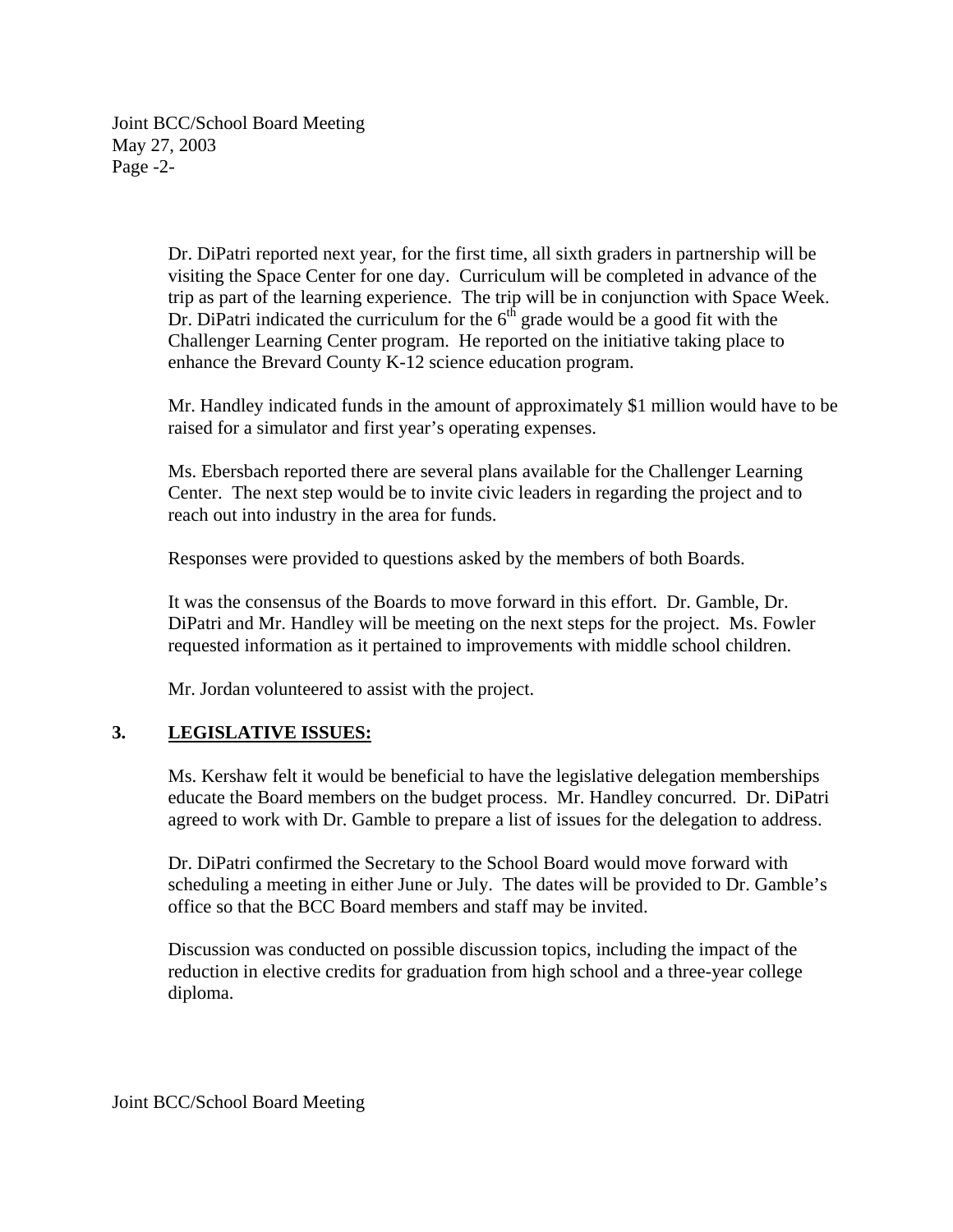May 27, 2003 Page -3-

# **4. DUAL ENROLLMENT:**

Ms. Ebersbach distributed statistics from a survey prepared by the Department of Education providing information on students who are dual enrolled in the state by district. Brevard County is first in the state with the number of dual enrollments.

Dr. Gamble reported Brevard Community College does not receive revenue from the dual enrollment program. He reported on several proposals presented during the legislative session dealing with dual enrollment funding, which were not implemented. Dual enrollment courses are offered both at the college and high schools. BCC shares the cost with the high school for the instructors for dual enrollment courses at the high schools. For courses offered at BCC, BCC pays for the instructor. The School System pays for the cost of textbooks for the students who are dual enrolled. Ms. Ebersbach reported currently the cost is approximately \$220,000 for textbooks, which is paid by the School System.

Issues regarding the expense for textbooks were discussed. Mr. Little reported the Barnes and Noble Bookstore currently provides a discount at the campuses to students and employees for textbooks. Ms. Ebersbach reported Barnes and Noble does not provide a discount to the School System for textbook purchases. Ms. Ebersbach requested if a decision is made to close down a class, the School System be provided with sufficient advanced notice to reduce the textbook expense.

Ms. Ebersbach commented on the positive relationship between the School System and BCC through the years and expressed appreciation for the smooth process for students.

### **5. NEXT MEETING:**

Dr. DiPatri confirmed the next joint meeting will take place in June or July with a legislative delegation meeting. October 9, BCC will be hosting a legislative delegation meeting as well.

Joint BCC/School Board Meeting May 27, 2003